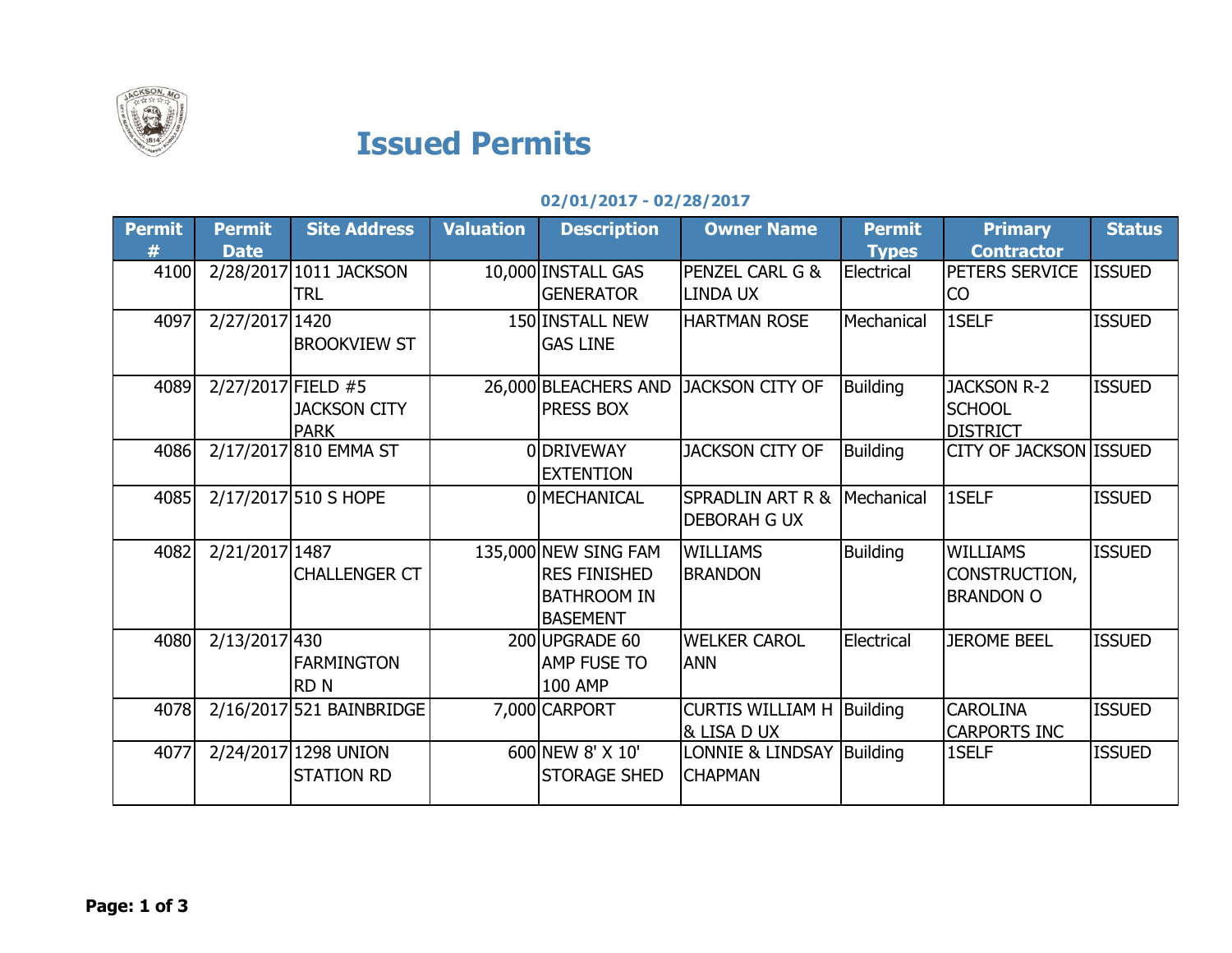| 4076 |                | 2/17/2017 218 GEORGIA ST<br>N        | 55,000 INTERIOR<br><b>REMODEL OF</b><br><b>RESIDENCE</b>                      | <b>WALKER TIMOTHY</b>                         | Building        | 1SELF                                                                | <b>ISSUED</b> |
|------|----------------|--------------------------------------|-------------------------------------------------------------------------------|-----------------------------------------------|-----------------|----------------------------------------------------------------------|---------------|
| 4073 |                | 2/23/2017 2828 CLOVER                | 3,000 PORTABLE                                                                | R J ENTERPRISES                               | <b>Building</b> | MSI ELECTRIC                                                         | <b>ISSUED</b> |
| 4070 |                | 2/15/2017 2351 OLD TOLL<br><b>RD</b> | 2,260 NEW CHAIN LINK WILSON AARON<br><b>FENCE</b>                             |                                               | <b>Building</b> | <b>OUTDOOR</b><br><b>SOLUTIONS</b>                                   | <b>ISSUED</b> |
| 4068 | 2/7/2017 435 S | <b>FARMINGTON</b><br><b>RD</b>       | 850 13' X 30'<br><b>DRIVEWAY</b>                                              | <b>CITY OF JACKSON</b>                        | <b>Building</b> | CITY OF JACKSON ISSUED                                               |               |
| 4066 |                | 2/1/2017 716 ADAMS ST<br>W           | 2,000 UPGRADE FUSE<br><b>TO 200 AMP</b><br><b>BREAKER BOX</b>                 | <b>DUNCAN</b><br><b>PROPERTIES</b>            | Electrical      | <b>MITCHELL</b><br><b>CUSTOM</b><br>CARPENTRY, LLC                   | <b>ISSUED</b> |
| 4064 |                | 2/22/2017 1498 DISCOVERY<br>СT       | 162,370 NEW SING FAM<br><b>RES UNFINISHED ELECTRIC LLC</b><br><b>BASEMENT</b> | <b>SOUTHEAST</b>                              | <b>Building</b> | <b>SOUTHEAST</b><br><b>ELECTRIC LLC</b>                              | <b>ISSUED</b> |
| 4063 |                | 2/1/2017 218 GEORGIA ST<br>N         | 1,600 UPGRADE FUSE<br><b>TO 200 AMP</b>                                       | <b>WALKER TIMOTHY</b>                         | Electrical      | <b>SOUTHEAST</b><br><b>ELECTRIC LLC</b>                              | <b>ISSUED</b> |
| 4062 |                | 2/6/2017 2283 ALPINE DR              | 1,743 FENCE                                                                   | <b>DORY ANDERSON</b>                          | <b>Building</b> | <b>BOOTHEEL FENCE ISSUED</b><br><b>CO</b>                            |               |
| 4060 |                | 2/21/2017 210 WEST LN N              | 55,000 INSTALL<br><b>BLEACHERS</b>                                            | <b>JACKSON R2</b><br><b>SCHOOL</b>            | <b>Building</b> | <b>HEARTLAND</b><br><b>SEATING INC</b>                               | <b>ISSUED</b> |
| 4059 |                | 2/6/2017 935 HILLCREST<br><b>DR</b>  | 9,692 FENCE                                                                   | <b>KELLI RUESELER</b>                         | <b>Building</b> | <b>BOOTHEEL FENCE ISSUED</b><br>CO                                   |               |
| 4047 |                | 2/3/2017 2015 JACKSON<br><b>BLVD</b> | 133,608 NEW TRUCK<br><b>SHED</b>                                              | <b>STRAIGHTWAY</b><br><b>FARM SERVICE INC</b> | <b>Building</b> | PUTZ BACKHOE<br>SERVICE, LLC /<br>MICHAEL PUTZ                       | <b>ISSUED</b> |
| 4039 | 2/28/2017 2325 | PROVIDENCE DR                        | 32,000 NEW INGROUND<br><b>POOL AND</b><br><b>FENCE</b>                        | <b>RUESLER COREY &amp;</b><br><b>AMANDA</b>   | <b>Building</b> | <b>VERSEMAN</b><br><b>DESIGN POOLS &amp;</b><br><b>LANDSCAPE LLC</b> | <b>ISSUED</b> |